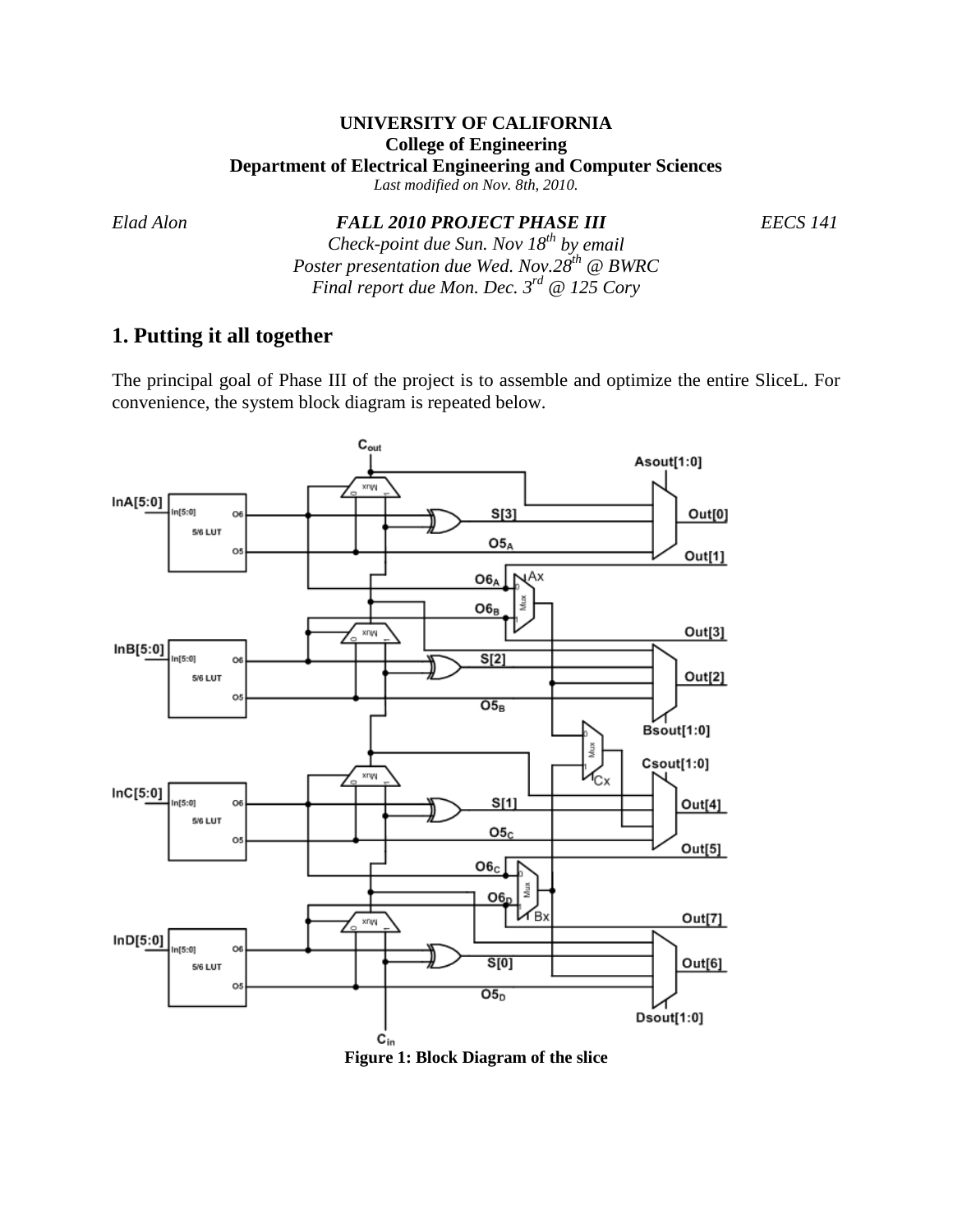In the previous two phases, explicit instructions were given on how to implement the address decoder and an SRAM row used within the LUTs of the slice, the MUX circuitry to propagate to the output the desired signal, and the vertical logic. In this third phase, you will design a read and write driver for the SRAM, optimize/assemble the entire system, and create input vectors to verify the functionality of the design.

This phase will have an intermediate check-point to help you organize your work. The deliverables for the check-point are:

- 1. A full initial schematic implementation of the design.
- 2. A test file containing input vectors to verify the system functionality.
- 3. A detailed project plan, reporting which circuit optimizations you intend to make and how you intend to schedule your work to successfully fulfill all project requirements.

More details will be given in the following sections.

This phase of the project allows for the most creativity, but will also be the most time consuming of the three phases. We can not over-emphasize how important it is that you **START EARLY** in order to allow yourself plenty of time to design, optimize, and assemble the complete SLICEL.

## **2. Peripheral Circuits**

Besides the SRAM cells and the decoder, additional peripheral circuits are required to allow writing and reading from an SRAM. Figure 2 shows the schematics of representative peripheral SRAM circuits.



**Figure 2: Pre-charge, pull-down and output buffer schematics.**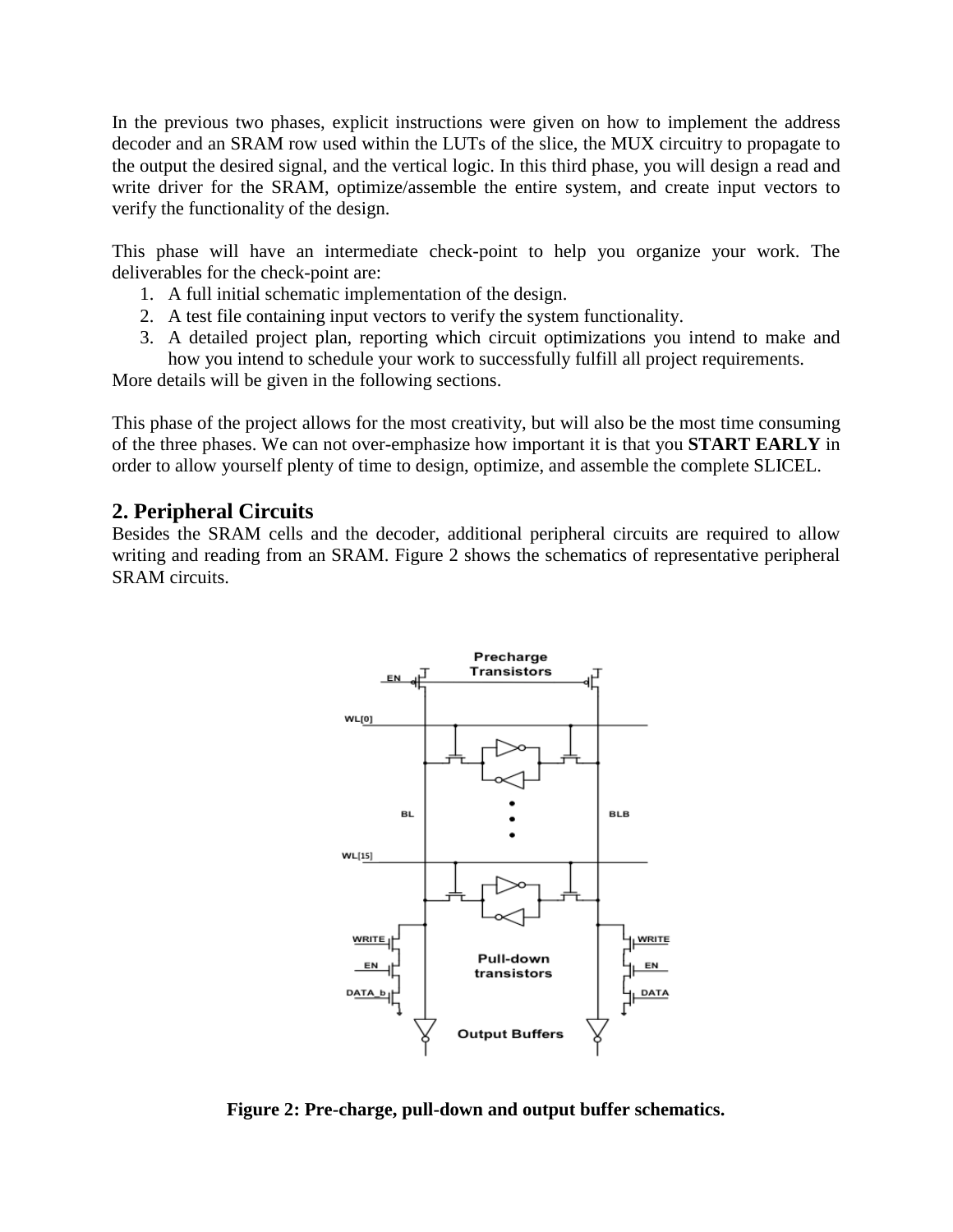Every Read/Write operation is enabled by an EN signal which is set to  $V_{DD}$  during a read/write operation and to GND otherwise.

After every read/write operation, the bitlines need to be pre-charged back to  $V_{DD}$  – this is achieved by connecting a PMOS pre-charge transistor to each of the bitlines. The gates of all pre-charge transistors can be connected to the EN signal. (Note that you can use a separate precharge signal as well, but this signal should only be low when the WL's are also low.)

For every write operation, one of the two bitlines of each SRAM column is driven to GND. There are many possible implementations of the pull-down network. For example, it can be implemented as a stack of three NMOS transistors whose gates are driven by the WRITE, EN, and DATA/DATA\_b signals respectively. During a write operation, both the EN and WRITE signals are driven to  $V_{DD}$ . Depending on whether DATA or DATA  $\Delta$  b is a "1", either BLB or BL is respectively driven to GND and DATA/DATA\_b are written into the SRAM cell selected by the WL.

In order to drive the output capacitance of the LUT, you may want to use a buffer (inverter) at the output of your SRAM. You are free to size the output buffer as you like.

### **1. Read Operation**

Example waveforms associated with the SRAM read operation are shown below.



**Figure 3: SRAM Read**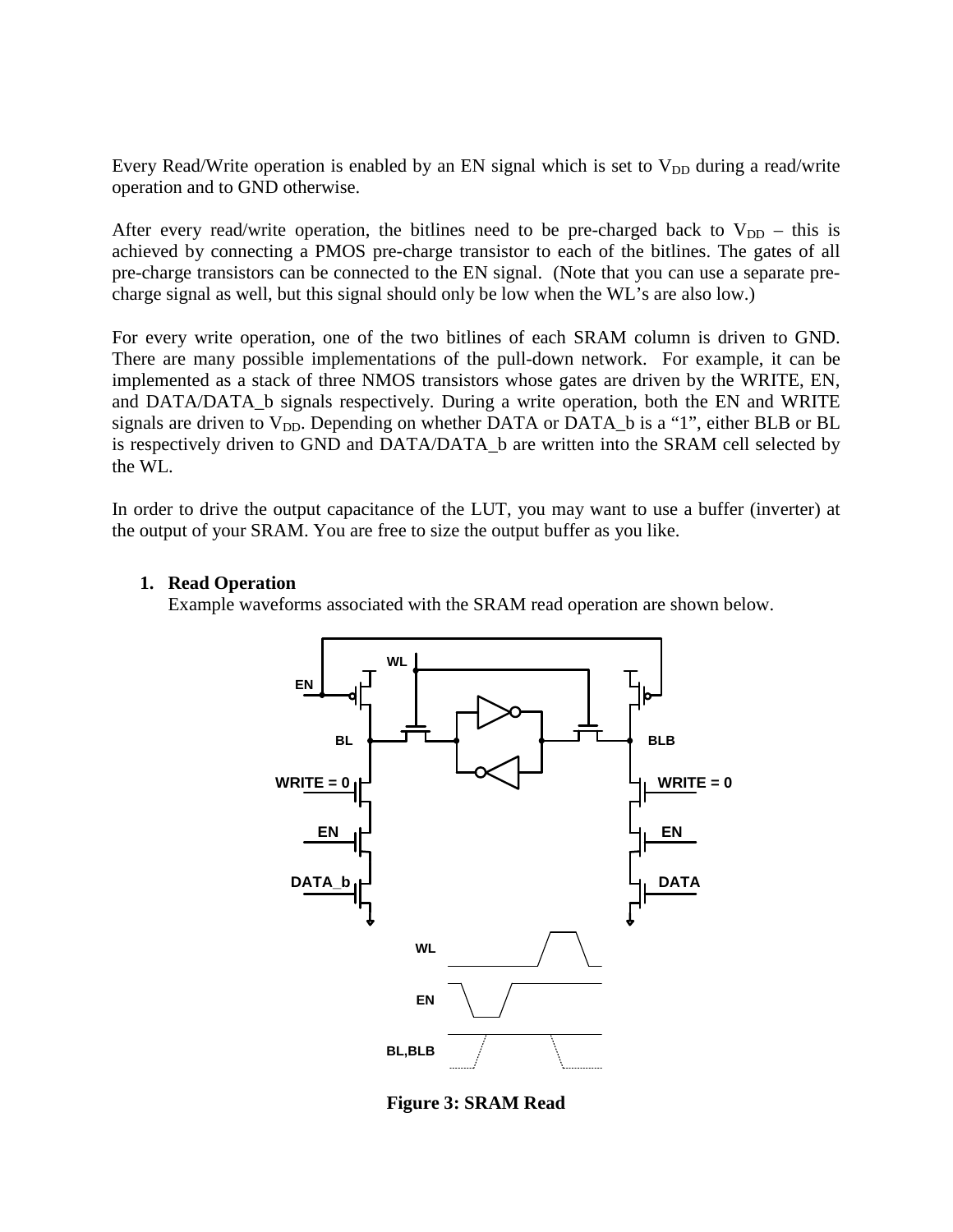#### **2. Write Operation**

Representative waveforms for the SRAM write operation are shown below.



**Figure 4: SRAM Write**

Typically, the pre-charge and pull-down/buffer transistors would be physically placed at the top and bottom respectively of the SRAM array, so the dimensions of the cell containing these devices should match the width of the SRAM cell. You are free to size the pre-charge transistors as you like, but you must make sure that the time it takes for the bitlines to get pre-charged to within 10% of  $V_{DD}$  is less than the total critical path delay through your decoder. Similarly, you can also re-size the pull-down transistors but you must make sure that the time it takes for the bitlines to get discharged to less than 10% of VDD is less than the total critical path delay through your decoder.

A schematic and layout implementation of the read/write peripheral circuit that creates appropriate read/write signals and includes the output buffers has been provided to you at ~/ee141/fall12/project/peripheralrw/.

## **3. Design Verification**

Verification of the correct functionality of a circuit is a critical step in any design. Besides creating a full schematic level implementation of the system, you are asked to create a test input vector to verify the functionality of your design as a deliverable for the check-point.

To limit verification run-time and make sure that you will all test the circuit under the same conditions, the test input vector should perform the following tasks in this order: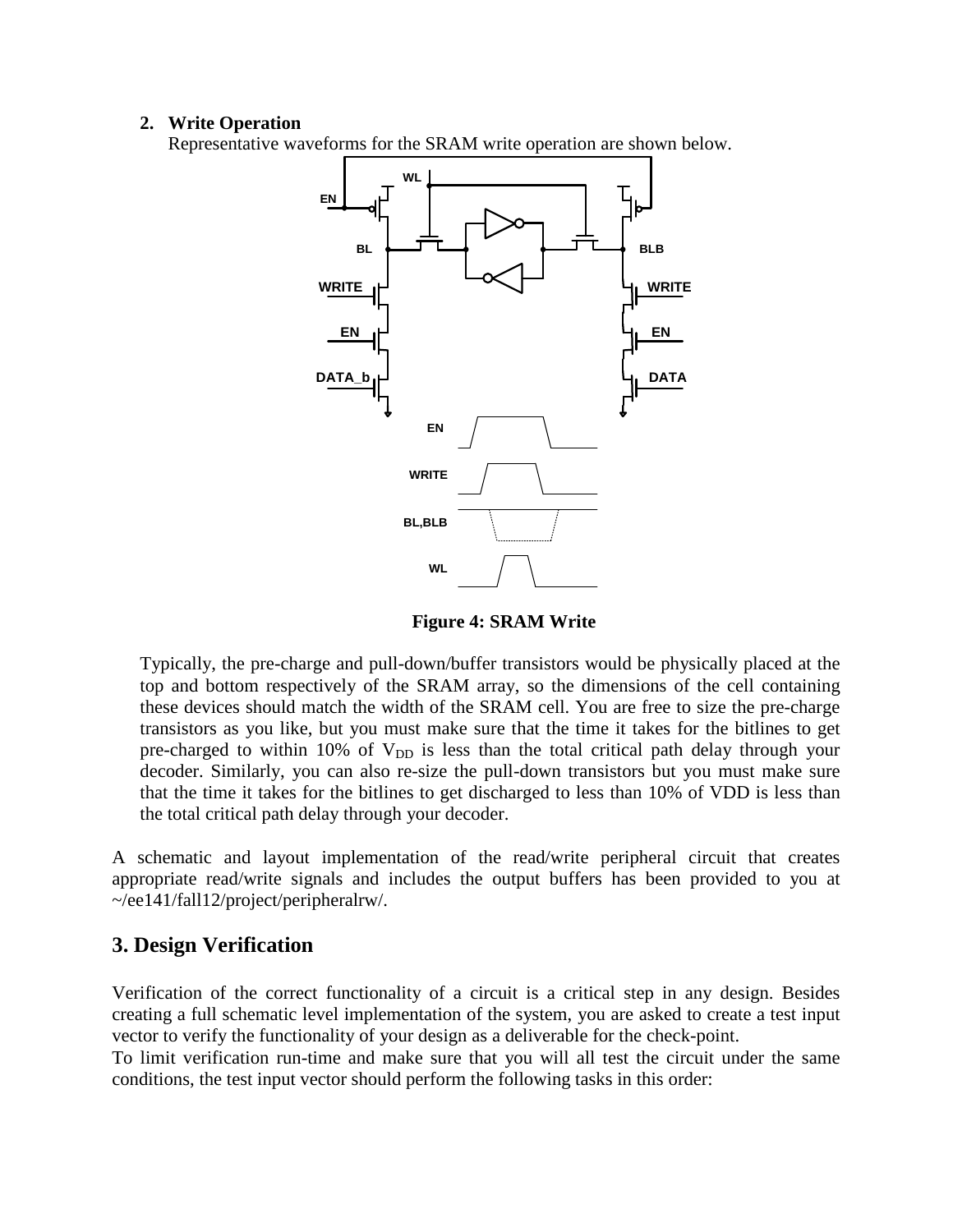1. Program the slice with the truth table of the 8-input function

$$
Y = (A + B + C + D)(\overline{E} + \overline{F} + \overline{G} + \overline{H})
$$

In particular, you should map the 8 inputs in the following way: slice inputs InA/InB/InC/InD[0:5] to function inputs A-F, with InA/InB/InC/InD[0]-> A, InA/InB/InC/InD[1]-> B, etc., slice inputs  $Ax/Bx$  to function input G, and slice input Cx to function input H. The mapping is also reported in the table below.

| Slice Input          | <b>Function Input</b> |
|----------------------|-----------------------|
| InA/InB/InC/InD[0:5] | $A-F$                 |
| Ax/Bx                |                       |
|                      |                       |

- 2. For all  $2^8 = 256$  input combinations:
	- a. Read the slice output corresponding to the output Y of an 8-input function
	- b. Read the slice outputs corresponding to the eight 5-input functions (these outputs can be interpreted as the eight cofactors of Y corresponding to all value combinations of inputs F,G and H)
- 3. Re-program the slice to perform the addition of two 4-bit vectors X[3:0] and W[3:0]. where these two vectors are defined as:

 $X[3: 0] = (A[3: 0] \& B[3: 0] \& \sim C[3: 0] \& D[3: 0] \& E[3: 0])$  $W[3: 0] = ((A[3: 0] | B[3: 0]) \& (C[3: 0] | D[3: 0] | E[3: 0]))$ 

In the equations above, each LUT input receives one bit each of the A, B, C, D, and E input vectors, with A representing position [0] and E representing position [4], and you should assume that the bottommost LUT represents the least significant bit. Finally, note that & above indicates a bit-wise AND, | indicates a bit-wise OR, and ~ indicates a bit-wise NOT. For example, all of this implies that:

$$
X[0] = (InD[0] \cdot InD[1] \cdot \overline{InD[2]} \cdot InD[3] \cdot InD[4])
$$
  
 
$$
W[1] = ((InC[0] + InC[1]) \cdot (InC[2] + InC[3] + InC[4]))
$$

Please don't forget that you will also need to use the LUTs to compute the propagate and generate signals to support adding the two vectors X[3:0] and W[3:0].

4. Read the four summation bits S[3:0] and the Cout bit, corresponding to all  $2^8 = 256$ input combinations of vectors X and W.

Additional inputs to the slice are required in order to allow writing into the slice, as explained in Section 2. You should use the following naming convention. Have a single EN signal and WRITE signal for the whole slice. Have a DATA and a DATA b signal for each column of each LUT. You should thus have two sets of 16 signals, named DATA[15:0] and DATA\_b[15:0]. In particular, DATA[0] and DATA\_b[0] should be used to write the data addressed by inputs InA[4]=0 and InA[5]=0, DATA[1] and DATA\_b[1] for input InA[4]=1 and InA[5]=0, DATA[2] and DATA  $b[2]$  for input InA[4]=0 and InA[5]=1, etc. Note that for the sake of simplicity, when you complete the final layout, you do not need to route the DATA/DATA\_b inputs all the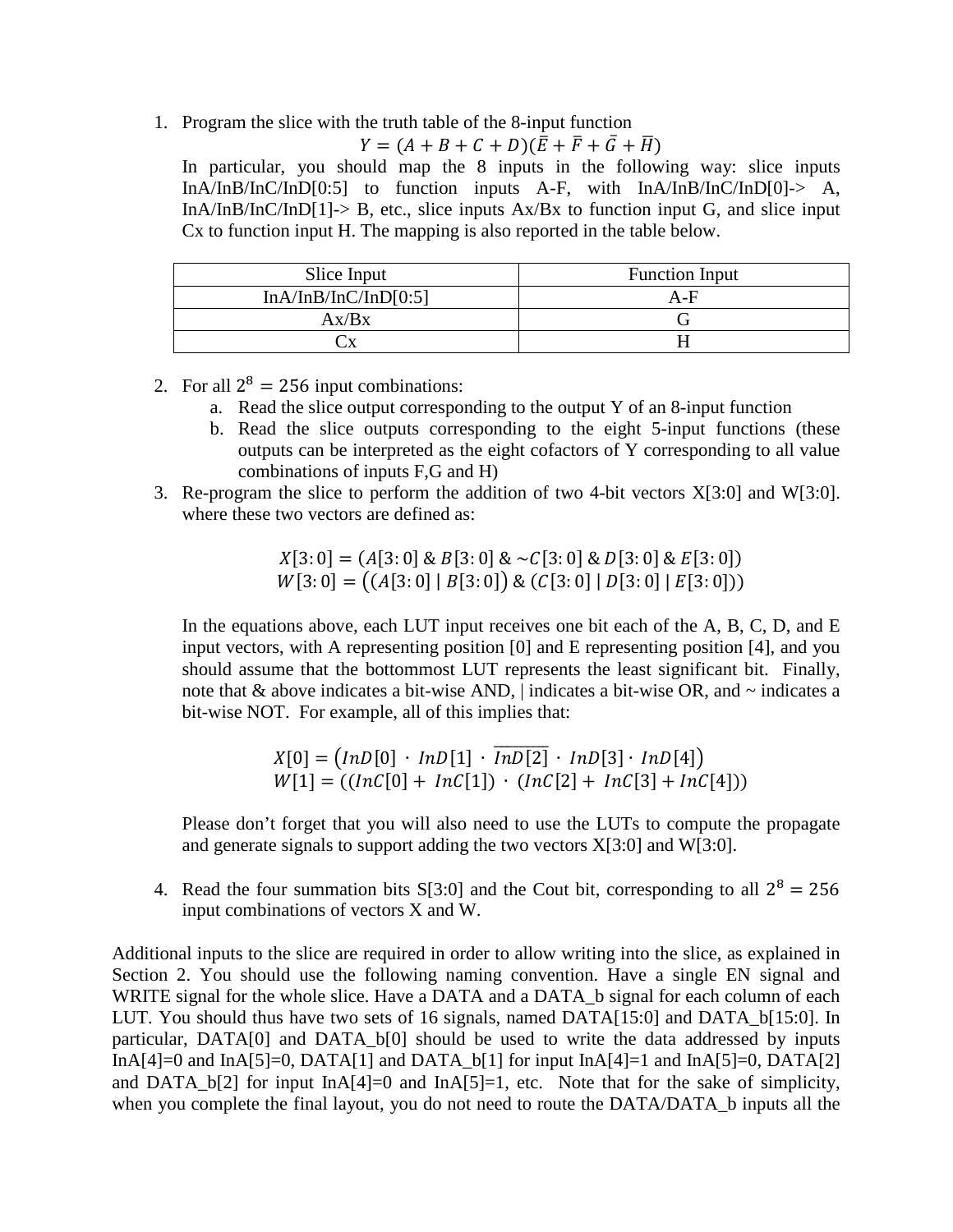way to the edge of your block – you can simply place pins on an appropriate metal layer. Note however that these are the only interface signals that you are allowed to do this with – all others must be routed to the edge of your block.

You are free to choose any method to generate the test input vector file, but we strongly recommend looking at the func\_check.vec file that we provided during Phase 2 of the project as a starting point, and that you write a simple script (e.g., in Matlab or Python) to automatically generate the input vectors to perform the 4 steps listed above. More tips will be given during discussion session.

## **4. Design Optimization**

As with the previous phases, the primary constraint on your design is that it must function correctly. However, beyond building a functional design, in this final phase of the project it will be up to you to decide which design metrics you'd like to focus on optimizing. For example, you can try to build the fastest LUT/MUX/adder possible, minimize the system power consumption, pack the design into the smallest area, or shoot for a balance of two or three of these metrics. No matter which of these goals you pick, your final design should include substantial optimizations/modifications to at least one out of the three principal blocks: the LUT, the MUX logic, and the vertical logic.

As a first step, we will provide you with a more compact layout implementation of the SRAM cell. You should use this new implementation in your final design. We will post an announcement on Piazza when the layout files will be available in the folder ~/ee141/fall12/project/newSRAM/. We strongly encourage you to make use of this SRAM cell layout since coming up with optimized SRAM cell layouts can be a highly time consuming process.

Several examples of potential optimizations are described below; note however that these are only a few of the possible optimizations that can be made to your design. The optimizations you decide to apply are limited only by your own creativity, but you do need to adhere to the constraints on input capacitance, rise/fall times, margins, etc. provided in the project phase I handout.

## **1. Re-organize the SRAM array**

The SRAMs used in the functional unit are logically 32x2 and we already implemented them as 16x4 to get a better layout aspect ratio. Nevertheless, this may still not be the optimal physical organization for the array. For example, the SRAM could be reorganized into a more square configuration (8x8 in the example shown below) by introducing a further column MUX. This obviously has implications on both the lengths of the bitline and wordline wires as well as the decoder implementation, so if you try this optimization you should be sure to analyze the impact of the array organization on the metrics you care about. Note that if you choose to re-organize the SRAM array, you will need to change also your verification deck, to take into consideration the modified signal connectivity.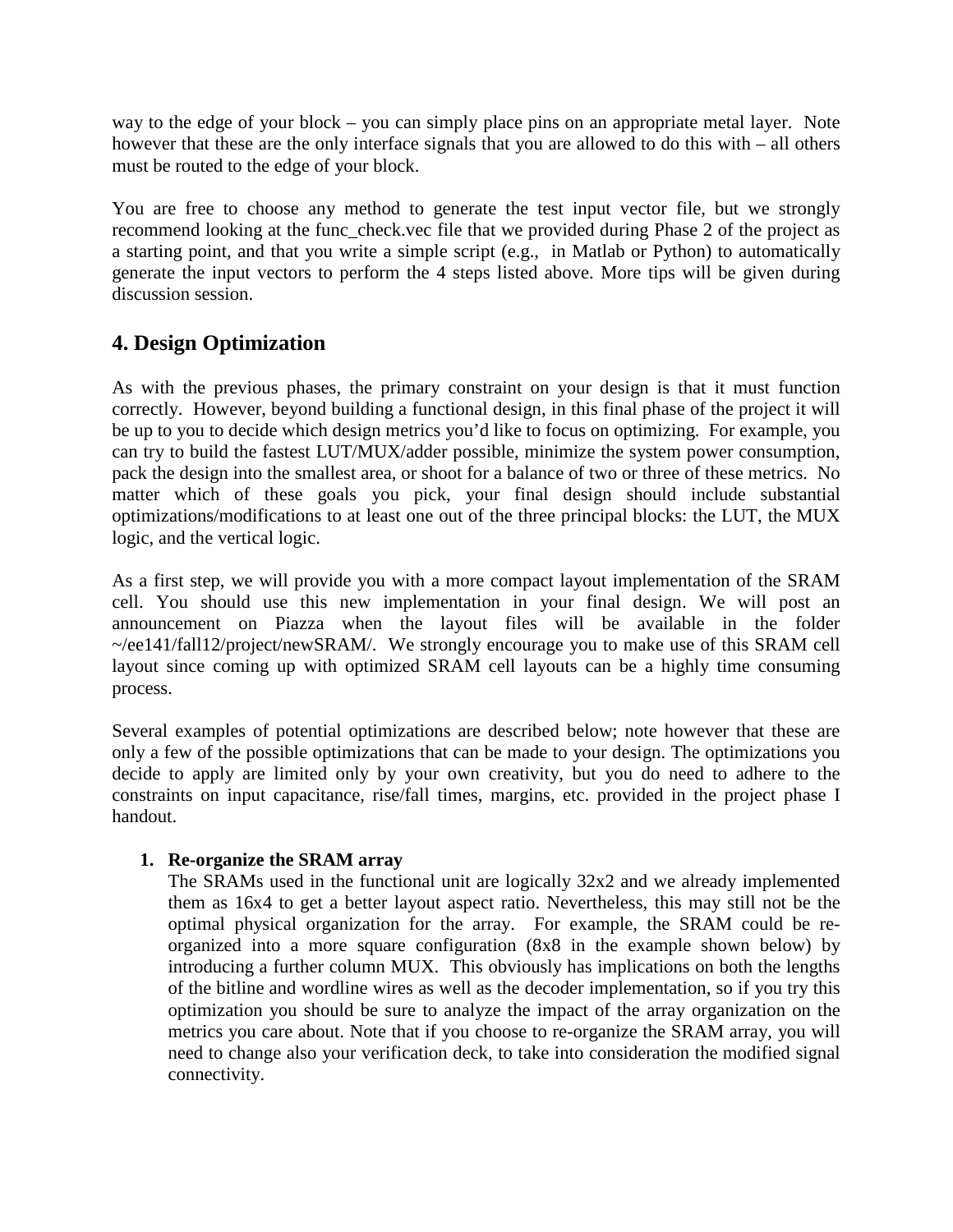

**Figure 5. Re-organizing the SRAM array.**

**2. Use more advanced logic styles (domino, pass-transistor, pseudo-NMOS)** Instead of using static CMOS logic to implement the decoder(s), vertical logic, and MUXes, you can explore the use of alternate logic styles. For example, you might try to use domino logic. Remember that there are almost always tradeoffs when choosing between logic styles, so it will be up to you to determine which logic style best fits with your original optimization goals.

#### **3.** Use a lower V<sub>DD</sub> and/or add one or more extra power supplies to reduce power

Reducing the supply voltage of a digital circuit is one of the most effective means for trading off performance for reduced power consumption, and thus one option you can explore is to lower the  $V_{DD}$  for the entire functional unit. If you are shooting for a balance of speed and power, you can also explore using a separate supply voltage for various pieces of the design. For example, you might choose to use a lower voltage in the final decode drivers in order to reduce their switching power without significantly impacting the overall delay. Note that if you use a lower supply voltage somewhere in your design, you should re-characterize the transistor parameters  $(C_G, C_D, R_{sa})$  at this new voltage.

In your final report, you should state what your objectives were for the optimizations you chose to apply. Whether you optimized for speed, power, layout area, or some combination of the three, please be very clear about the methods you used to improve your design. A big part of the judging of your project will be based on how well the optimizations you made actually coincide with your stated goal. Whichever optimizations you choose to do, remember that you do need to complete an LVS and DRC clean layout of the entire design – including the four 5/6 LUT, the MUX logic, the vertical logic and the write and read peripheral circuits.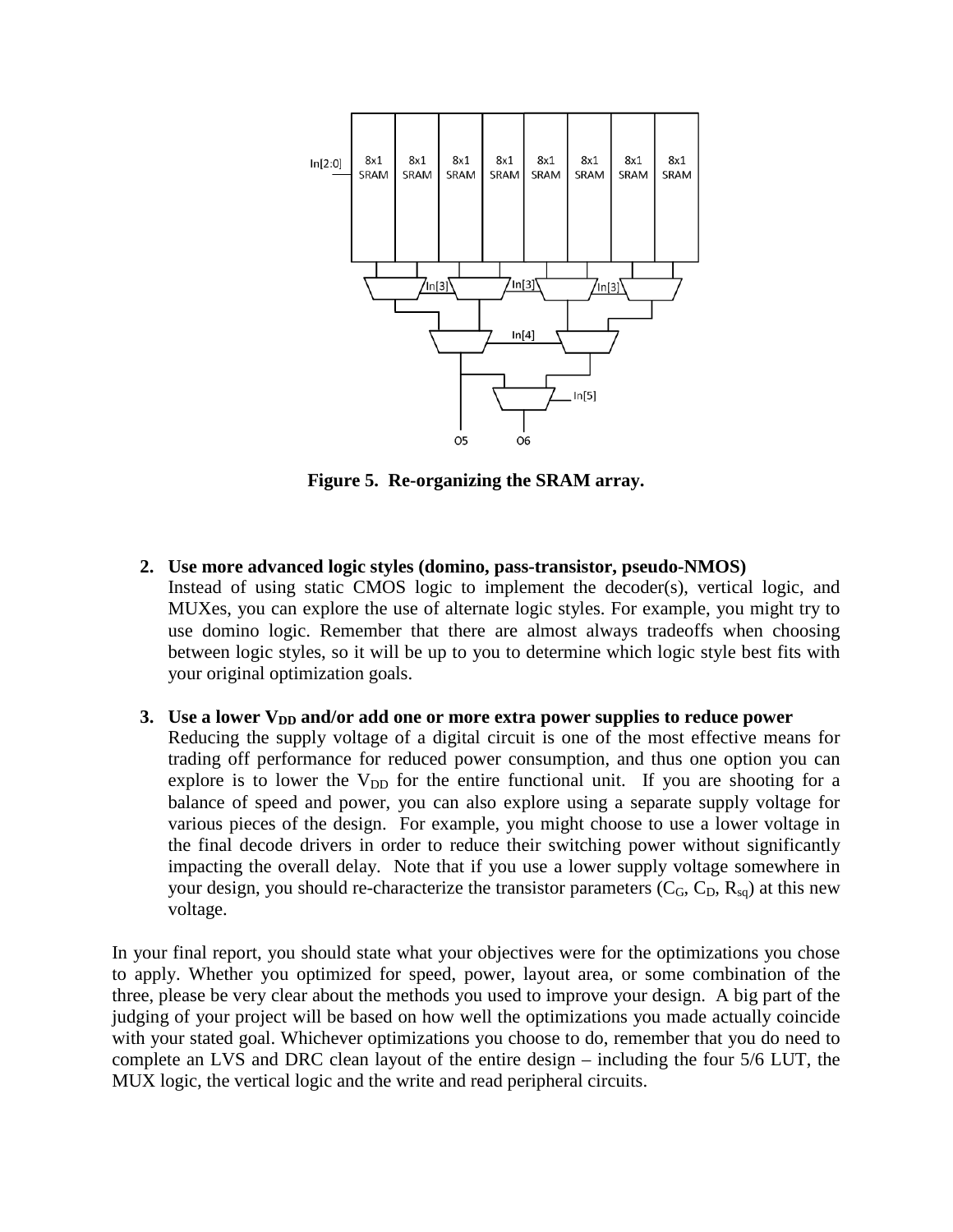## **4. Analysis and Simulation**

#### **1. Functionality**

In order to ensure that your design functions properly, you will need to simulate the entire operation of your slice (including your optimizations) using the input patterns described in the earlier section.

### **2. Performance**

The latency of the slice depends on the selected configuration. To ease your calculations, you should characterize the latency of only two configurations:

- (a) Worst-case delay from the transition of one of the inputs  $InA[5:0] / InB[5:0]$ InC[5:0] / InD[5:0] to the data appearing at the output, assuming that the slice is configured to implement one 8-input function, and
- (b) Worst-case delay from the transition of one of the inputs InA[5:0] / InB[5:0] / InC[5:0] / InD[5:0] to the completion of the addition, i.e., all sum signals and Cout bit (including propagating those signals through any downstream further MUXes).

You are also asked to provide the critical path delay of the individual components in your design (i.e., the decoders, the SRAM array, MUX logic and vertical logic).

### **3. Area**

There is one main area measurement that needs to be made for the final phase –the area of your complete design. In order to measure the area, draw (with rulers) the smallest rectangular box that fits around your entire design. The area is simply the length times the width of the drawn rectangle. Remember that all of your input/output pins must be at the edges of this rectangle.

## **4. Power**

You will also need to hand estimate as well as simulate the power consumption of your circuit. Since the power consumption of the design depends upon the frequency it operates, to compare all of the designs equally you will measure power with a fixed 100MHz clock frequency in HSPICE. We will provide you with an HSPICE deck that extracts the power consumption of your design (please watch for an announcement on the availability of this deck too) – further details on using this deck will be provided in the discussion sessions.

## **5. Noise Margins**

If you have not changed the supply voltage of the SRAM cell (or the cell itself), then you already have the noise margins of your cell and no further work is necessary. If you have altered the cell or use a lower power supply voltage, you will need to re-simulate the read and write static noise margins (the ones based on the butterfly curves) as instructed in phase I. Please note that your altered cell must meet the following requirements: the read static noise margin must be at least 100mV, and the write static noise margin must be at least 300mV.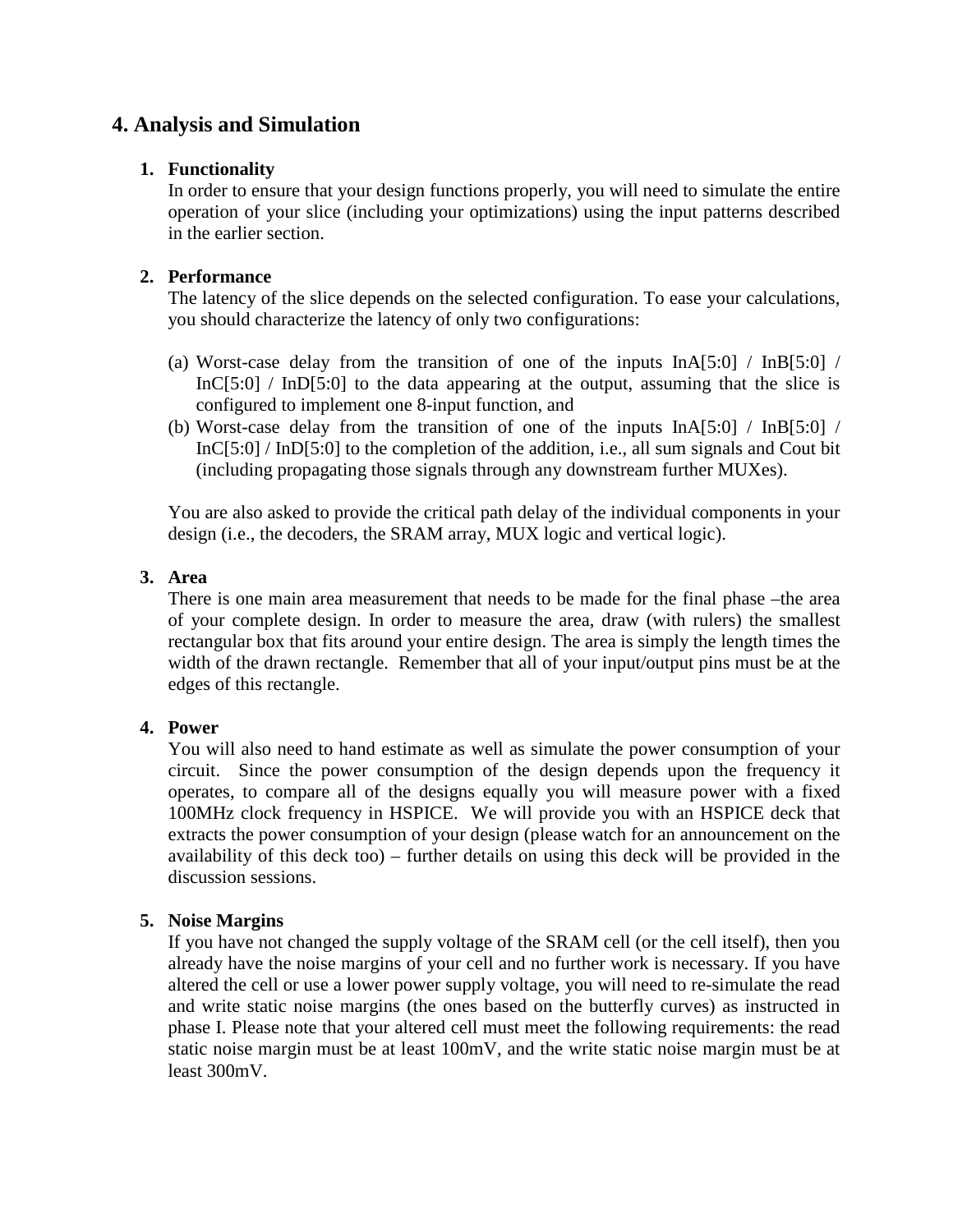# **5. Report**

The quality of your report is as important as the quality of your design. Be sure to provide all relevant information and eliminate unnecessary material. Organization, conciseness, and completeness are of paramount importance. Do not repeat information we already know. Use the templates provided on the web page (Word and PDF formats). Make sure to fill in the cover page and use the correct units. Turn in the reports for each phase in the homework drop box. In addition, mail an electronic version of your final report and the poster as a Word or PDF file to ee141-project@bwrc.eecs.berkeley.edu. You should also provide an electronic version of your final netlist, HSPICE decks, and your LVS/DRC reports showing that you passed both of these checks.

## **5.1. Check-point**

## **Full initial schematic netlist, verification test-bench, and project plan.**

For the checkpoint, you are required to provide us with the following two files:

- An updated version of the file checkpoint.sp (provided in ~/ee141/fall12/project/checkpoint/), containing a full schematic level HSPICE netlist of a preliminary slice design, wrapped into a .subckt definition.
- An input test vector called input checkpoint.vec capable of performing all the steps described in Section 3, to check the functionality of your circuit. If you used a script to generate this file, please submit this script as well.

Note that this preliminary complete slice does not need to be optimized. In fact, beyond helping you to develop the verification deck, the main purpose of this preliminary design is to help make it more clear which pieces of the design are the most attractive targets for further optimization.

In order to make sure that you are going in the right direction with your project and provide an opportunity for us to give you early feedback, the second deliverable for this intermediate checkpoint is a short project plan that includes the following information:

- The primary objective of your optimizations (i.e., highest speed, lowest area, etc.).
- A list of the design optimizations you plan to attempt.
- A schedule outlining when you plan to complete (i.e., have a DRC/LVS clean layout) and characterize each component of your design as well as the slice as a whole. You should make your plan as realistic as possible, and be sure to budget in time for unexpected challenges as well as design iterations.

The deliverables for the check-point are due at 5PM Sun. Nov 18<sup>th</sup> by email. You should send us three unzipped files to [ee141-project@bwrc.eecs.berkeley.edu.](mailto:ee141-project@bwrc.eecs.berkeley.edu) We will provide you with our feedback shortly after you submit the report, so early submissions are strongly encouraged Moreover, we will upload our verification test-bench shortly after the deadline, so that you can use it in case you had problems in this phase. For this reason, no late submissions will be granted. The deliverables for the check-point account for 30% of the total score of the project.